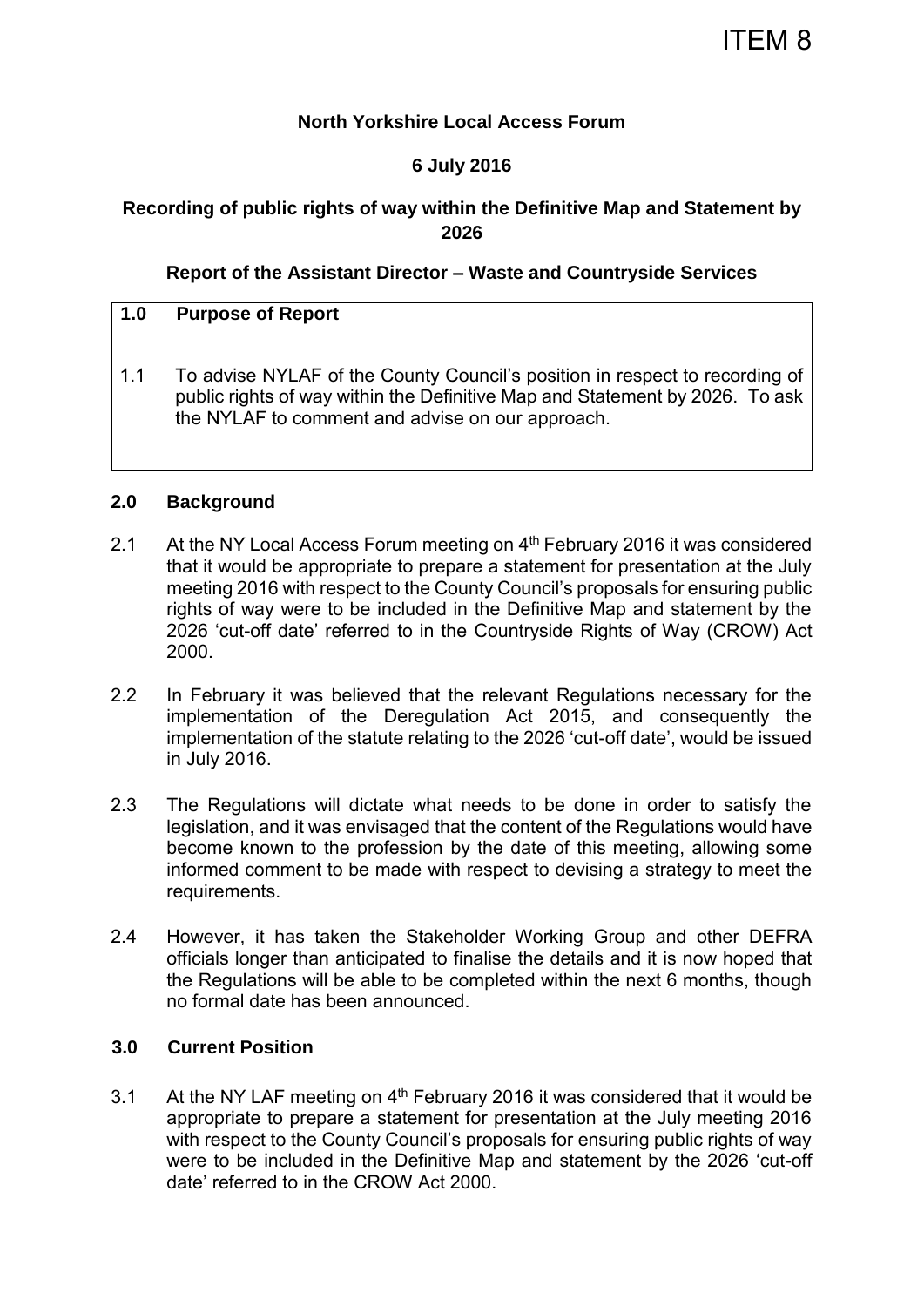- 3.2 Last month Officers attended a workshop aimed at public rights of way managers from the northern authorities to discuss the current understanding of the most pressing elements of the implementation of the Deregulation Act 2015, including the 2026 'cut-off date' and the impact of the proposals in relation to handling new applications for Definitive Map Modification Orders (DMMOs).
- 3.3 The meeting provided useful information regarding an overview of the most pertinent aspects of the Act, but was also useful in terms of a benchmarking exercise between the authorities present, as to how authorities were currently responding to anticipated changes. It was clear that most authorities were taking no immediate action, and were awaiting the clarification that the Regulations and the associated Explanatory Notes will deliver.
- 3.4 The lack of clarity relating to the 2026 cut-off date includes:
	- Whether or not the 2026 cut-off date will actually be retained,
	- How much input will be expected of an applicant to ensure new applications are sound,
	- What the process and timescales will be for handling new applications,
	- What the process will be for modification consent orders,
	- Whether processing modification consent orders will affect current prioritisation of applications,
	- What involvement the County Council will have if applications are presented to the Magistrate's Courts,
	- What impact the new procedures will have on existing applications,
	- The process by which any routes not subject to an outstanding application can be protected.
- 3.5 In view of the above, it is considered inappropriate use of officer time to devise a strategy around proposals which are still so unclear. Consequently, no resource has been allocated to making long-term preparations, however, minor changes have been made where there has been more clarity. This approach is consistent with other northern authorities based on the responses shared at the meeting.
- 3.6 The minor changes that are currently being made, or have been made in response to the wider effects of the Deregulation Act include:
	- A record has commenced of alleged highways for which we do not yet hold an application, to be the basis of the list of 'Designated routes'. These cases will need supporting evidence and will eventually be subject to the 'Preliminary Assessment' process. The Ratione Tenurae (RT) roads (i.e. maintainable by the owner/occupier) have been added to this record.
	- A revision of the DMMO application Evidence of Use form, in line with recommendations by the Stakeholder Working Group, in order to produce a nominally standard form across the nation.